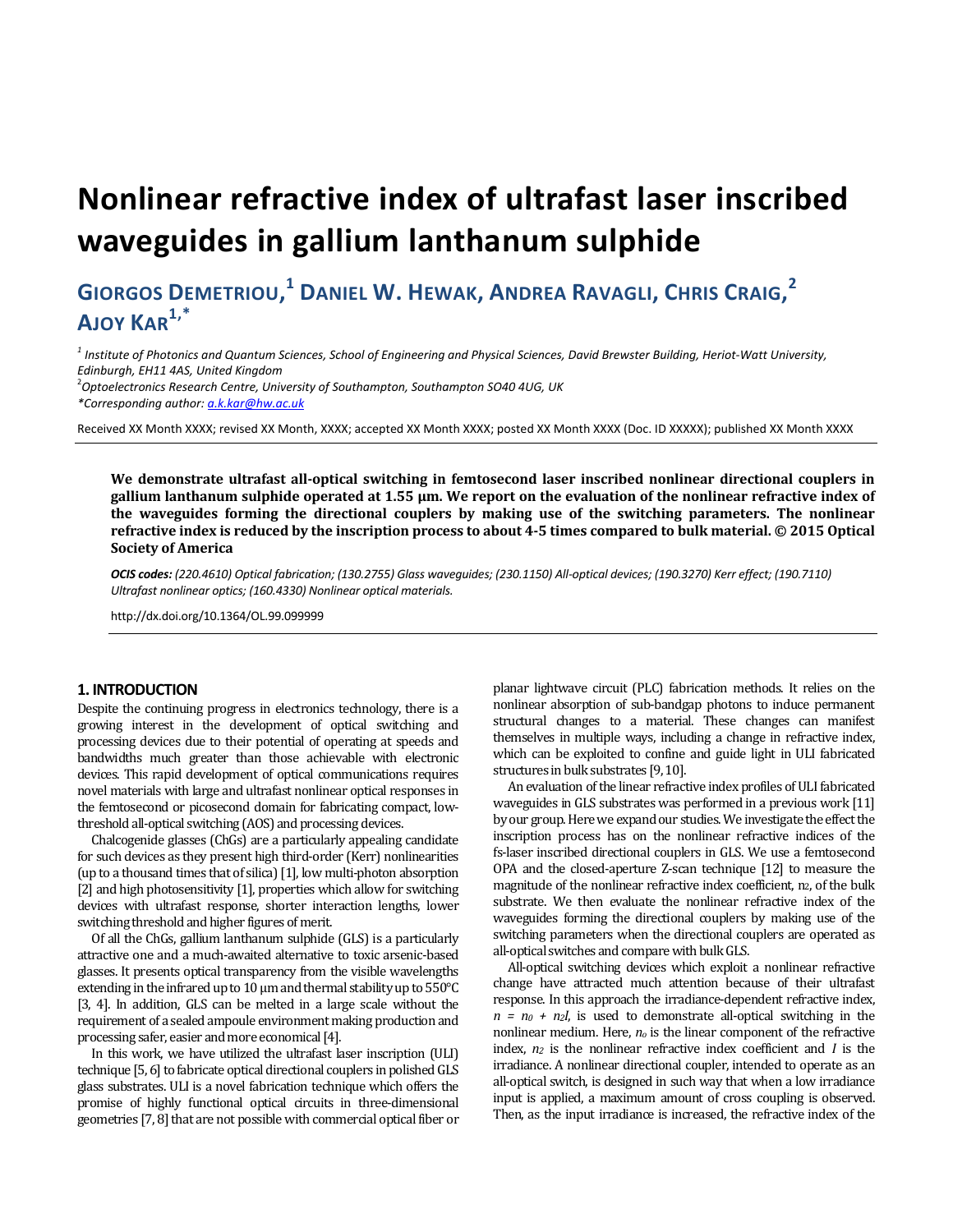bar waveguide, following the above equation, increases, detuning the coupling coefficient between the two adjacent waveguides and causing most of the light to remain in the bar port in the output; therefore, achieving all-optical switching.

## **2. DEVICE FABRICATION**

All structures reported in this letter were fabricated using a modelocked Yb-doped fiber laser emitting 360 fs pulses at a central wavelength of 1045 nm and a pulse repetition rate of 500 kHz. The substrates were mounted on air bearing Aerotech stages and the pulses from the fabrication laser were focused inside the substrates to a depth of 240 μm from the top surface using a 0.4 NA aspheric lens. The pulse energy incident on the samples was chosen to be 58 nJ, whereas the translation speed was set to 12 mm/s. The substrate translation was perpendicular to the laser beam direction. The cross section of the inscribed waveguides forming the directional couplers was controlled using the well-known multiscan waveguide shaping technique [13, 14], yielding waveguides with rectangular crosssections. For each of the couplers, 10 scans with a scan-to-scan separation of 0.36 μm were used. The above are the optimal ULI parameters for realising high quality single-mode waveguides at 1550 nm and were identified in a previous work by our group [11]. After fabrication, the input and output facets of the substrates were polished to optical quality.

All the directional couplers used in this work had the same geometric layout (Fig. 1). They were formed from two waveguides, single-mode at 1550 nm. Each of the waveguides consisted of straight input and output sections linked to s-bends leading to a straight interaction region of length L. The input and output ports of the two waveguides forming each coupler were separated by more than 100 μm to avoid evanescent coupling in any other sections of the coupler than the interaction length. This was achieved by choosing the lateral displacement in the x axis (x-offset) to be 50 μm for each of the waveguides. The bend regions of the waveguides were inscribed by choosing a displacement of 5 mm along the propagation direction (yoffset) and a radius of curvature of 110 μm, resulting in waveguides which presented zero bend losses. The zero bend losses were verified by observing that waveguides of the above outlined geometry exhibited the same total throughput as a straight single-mode, at 1550 nm, waveguide of the same length inscribed with the same laser parameters. The propagation losses in straight ultrafast laser inscribed waveguides in GLS were previously found to be in the order of  $\sim 0.8$  dB  $\cdot$  cm<sup>-1</sup> [15].



Fig. 1. Schematic of the directional coupler structure, where s is the core-to-core separation between the waveguides along the interaction length (L).

While keeping all other parameters constant, a series of directional couplers were inscribed using interaction lengths between 3.55 and 8.25 mm in steps of 50 μm. For all couplers, the core-to-core separation in the interaction region was set to 7.5 μm from the center of the cores.

#### **3. ALL-OPTICAL SWITCHING**

As discussed earlier, a directional coupler intended to be operated as an all-optical switch is designed such way that for a low irradiance input a maximum amount cross coupling in the output is observed. Therefore, prior to carrying out the switching experiment, the output relative transmission for the bar and cross ports for each of the couplers was measured by coupling light from a 1550 nm CW fiber laser to the input port. The use of the CW laser ensured that no nonlinearities were excited whilst propagating light in the directional couplers, verifying the output cross-to-bar ratio of the couplers at low irradiances before any switching occurs.

A single beam experiment was then performed to examine the operation of the couplers as all-optical switches. A regeneratively amplified Ti:Sapphire source delivering  $\sim$ 100 fs pulses, pumping an optical parametric amplifier (Newport Spectra-Physics OPA 800) at a repetition rate of 1 kHz was used as input. The output from the OPA was centered at 1550 nm and after being passed through a diamond pinhole held in vacuum, ensuring its Gaussian shape, was coupled into and collected from the directional couplers using two AR coated 16X (0.25NA) aspheric lenses. The input irradiance was measured before the sample using a pyro-electric power meter (Laser Probe Inc. RkP-575), whereas the output light from the couplers was collected using a large-area germanium photoreceiver (New Focus 2033). The output cross-to-bar ratio as a function of the input irradiance for two directional couplers inscribed with different interaction lengths while keeping all the other parameters constant is shown in figure 2.



Fig. 2. Output relative transmission for the bar (red) and cross (black) ports as a function of the input irradiance for (a) a directional coupler with an interaction length of 3.7 mm and (b) a directional coupler with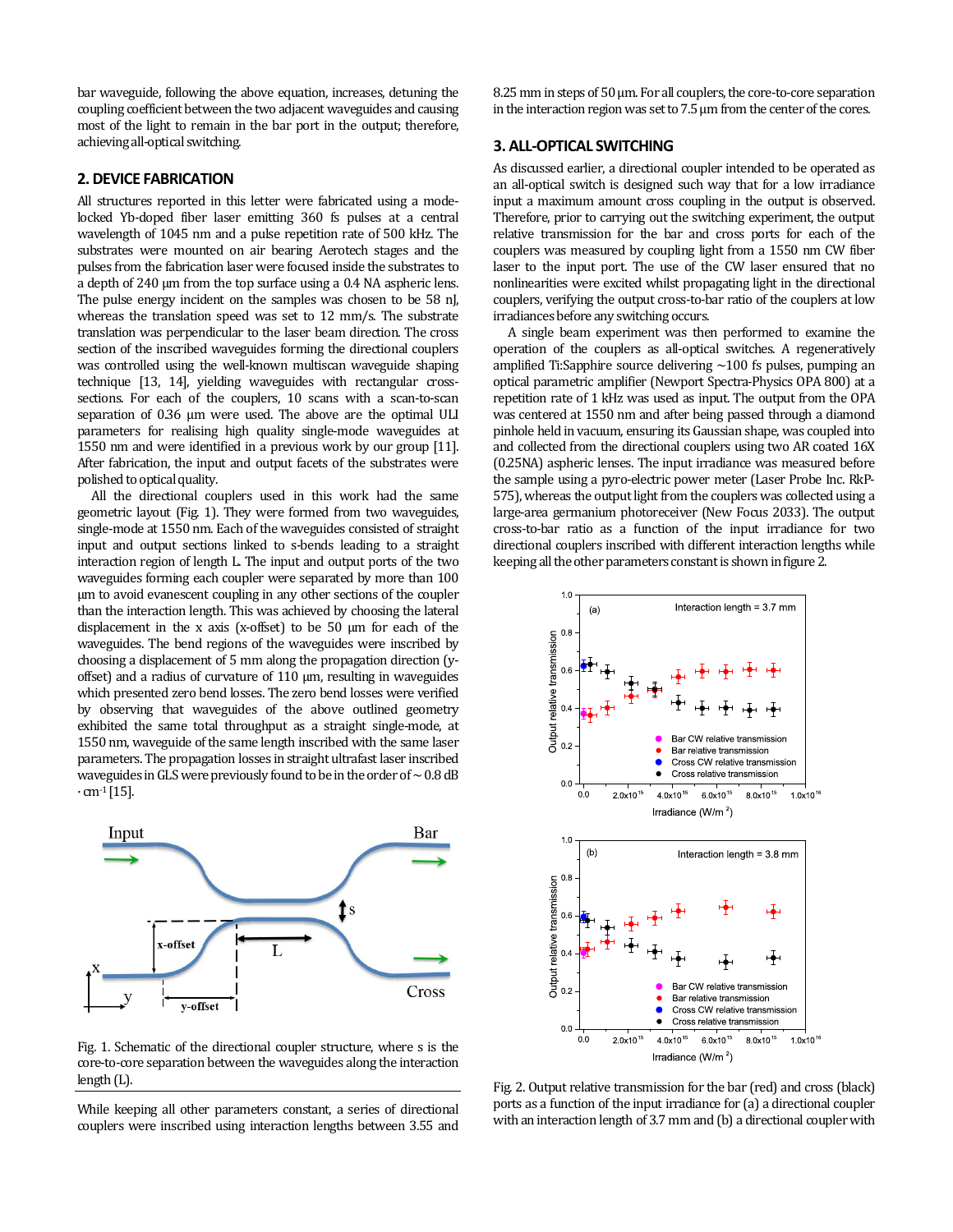an interaction length of 3.8 mm. The pink and blue circles in both graphs represent the bar and cross output ratio in the linear regime when using a 1550 nm CW fiber laser as input.

Coupler 1 was chosen to have an interaction length of 3.7 mm, whereas for coupler 2 the interaction length was set to 3.8 mm. The cross-to-bar output ratios, recorded with the 1550 nm CW laser as an input prior the switching experiment was performed, are shown in the same axes system (at zero irradiance) with pink and blue circles.

As can be seen from the figure, for a low irradiance input about 60 % of the light is in the cross port at the output, whereas as the irradiance increases the bar-to-cross output ratio changes until it is completely reversed to about 60-40 % bar-to-cross at the highest irradiances used in this experiment. The incident irradiance required for coupler 1 (Fig. 2a) to completely switch from the cross to the bar state was about 5.34×1015 W/m2, whereas the incident irradiance required for the second coupler (Fig. 2b) to completely switch from the cross to the bar state was about  $4.27 \times 10^{15}$  W/m<sup>2</sup>. The lower irradiance required to switch coupler 2 is consistent with its longer interaction length outlining the common dilemma of the trade-off between power consumption and device dimensions when designing all-optical processing devices.

## **4. EVALUATION OF THE NONLINEAR REFRACTIVE INDEX FROM THE SWITCHING PARAMETERS**

The phase change ΔΦ due to nonlinear refraction is [16]:

$$
\Delta \Phi = \frac{2\pi L n_2 I}{\lambda} \tag{1}
$$

where L in this case is the interaction length of the directional couplers,  $\lambda$  is the operating wavelength and I the is the irradiance.

The phase change, ΔΦ, required to switch a nonlinear directional coupler is in the order of  $4\pi$  [17]. Using this along with the corresponding interaction length and switching irradiance for each of the couplers of figure 2 in equation 1, and after accounting for the losses due to Fresnel reflection at the input facet, the n<sub>2</sub> of the modified region is calculated. The yielded n2 for coupler 1 was 1.89×10-19 m2/W, whereas the yielded value for coupler 2 was 2.30×10-19 m2/W.

In a similar work demonstrating all-optical switching in an aluminum gallium arsenide (AlGaAs) directional coupler [18] the critical irradiance, Ic, was identified as the irradiance required to switch a half beat-length directional coupler to the condition where equal output powers emerge from the bar and cross waveguides. This critical irradiance was given as:

$$
I_c = \frac{\lambda}{Ln_2}
$$
 (2)

Adapting to our case, the critical irradiance for coupler 1 is 3.20×1015 W/m<sup>2</sup>, whereas the critical irradiance for coupler 2 is  $1.49 \times 10^{15}$  W/m<sup>2</sup>. Using these critical irradiances, again after accounting for the losses due to Fresnel reflection at the input, along with the interaction lengths for each of the couplers in the above equation the yielded  $n_2$  values are 1.58×10-19 m2/W and 3.29×10-19 m2/W for couplers 1 and 2 respectively, in good agreement with the values calculated with equation 1.

The nonlinear refractive index coefficient of bulk GLS at 1550 nm was measured via the closed-aperture Z-scan technique. The output of the OPA outlined above was focused using a 200 mm focal length calcium fluoride lens after being passed through a diamond pinhole held in vacuum to ensure its Gaussian shape. A 1 mm thick GLS sample was then translated through the focus along the beam path whilst

recording the far field transmittance through an aperture using a largearea germanium photoreceiver (New Focus 2033). Figure 3 shows a closed-aperture Z-scan trace performed at a pulse energy of 100 nJ with an aperture transmission of 50%. The theoretical fit uses the simplified closed aperture fitting formula from Sheik-Bahae *et al.* [12]. The theoretical fit corresponds to a nonlinear refractive index coefficient of  $(9.7 \pm 0.94) \times 10^{-19}$  m<sup>2</sup>/W.



Fig. 3. Closed-aperture Z-scan trace of GLS at 1550 nm performed at a pulse energy of 100 nJ. The theoretical fit (solid red line) is calculated using an  $n_2$  coefficient of  $9.7 \times 10^{-19}$  m<sup>2</sup>/W.

This value is about 4-5 times higher than the ones calculated for the modified area of the directional couplers by using the nonlinear phase change. By considering the values obtained using the critical irradiances, the n<sub>2</sub> values of the modified area are calculated to be 3-6 times lower than the one measured for the bulk. These findings indicate that the nonlinear refractive index of GLS is reduced by the inscription process.

#### **5. DISCUSSION**

This trend of decreased nonlinearity for the modified area was also observed in straight ULI GLS waveguides [10], in a work performed from previous members of our group. In that work the authors derived the nonlinear phase change from the self-phase modulation (SPM) peaks and calculated the n2 coefficient of the modified area using equation 1. The n<sub>2</sub> coefficient they estimated for the modified area was approximate 5 times lower than the one they measured for the bulk, in very good agreement with the findings of this investigation. Moreover, it has been seen in studies on waveguides inscribed inside in fused silica substrates [19] that the ULI technique can cause changes to the nonlinear refractive index. It was shown that the nonlinear refractive indices of the waveguides were up to four times lower than that of bulk fused silica with their magnitude being very dependent on the inscription parameters.

Finally, it is worth mentioning that the CW cross-to-bar coupling ratio of about 60 % for the two couplers of Fig. 2 is the highest we could achieve. This coupling ratio would be unlikely to reach 100 % regardless of the sampling of the interaction length. This behavior is characteristic of differences in the propagation constants of the two waveguides forming the directional couplers [20], arising mainly from the fabrication procedure. In previous work by our group we showed that refractive index variations induced by ULI can extend beyond the geometrical structure of the waveguides up to a distance of  $\sim$ 16  $\mu$ m [11]. Therefore, in the case of the directional couplers used in this work, where the core-to-core separation was chosen to be 7.5 μm, the optical properties (e.g. mode index) of the first waveguide for each coupler were directly affected by the inscription of the second